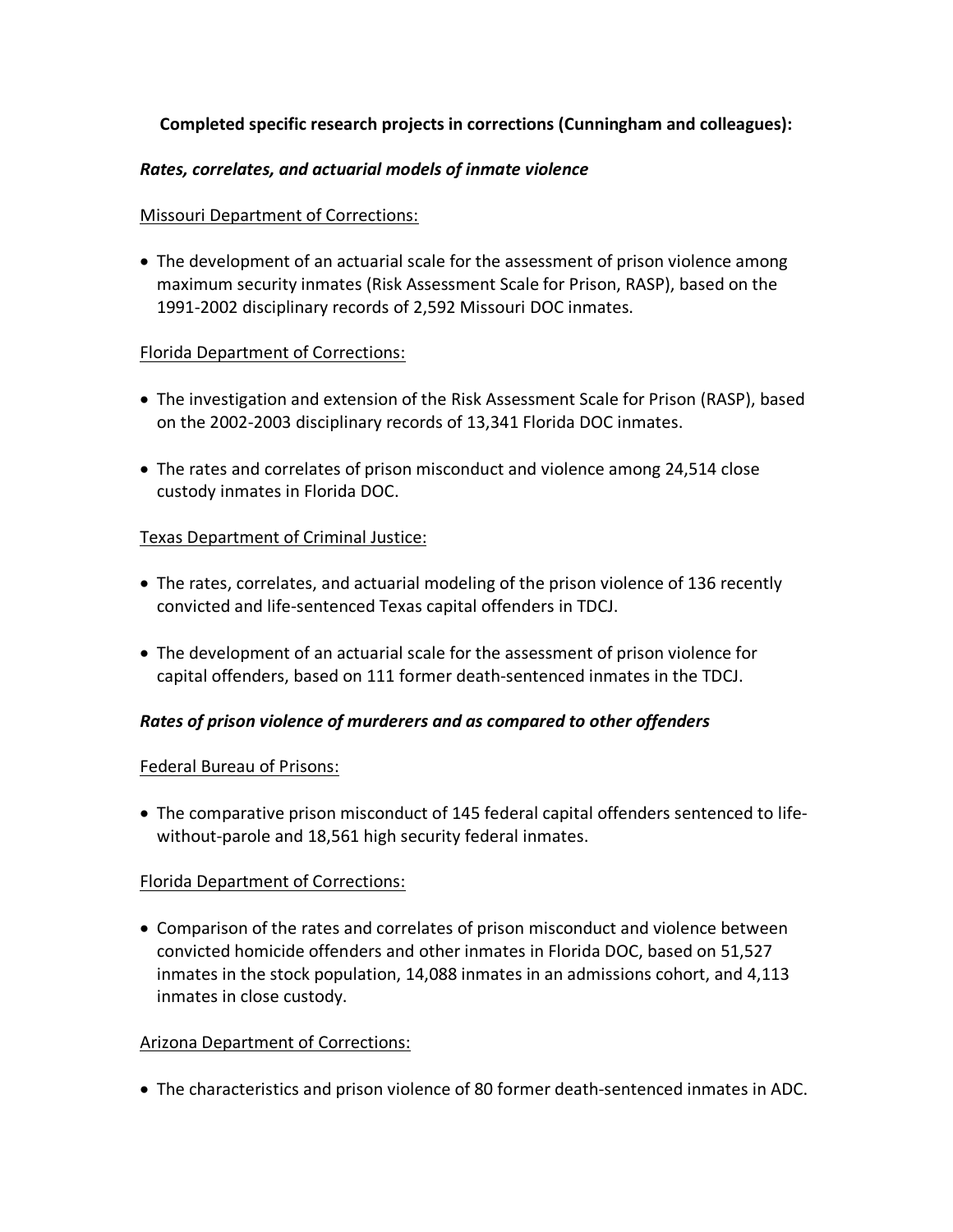## Texas Department of Criminal Justice:

• The rates and correlates of prison misconduct and violence among 1,659 convicted murderers admitted to the TDCJ (2001-2003).

## Indiana Department of Corrections:

• The post-relief disciplinary misconduct of 39 former death-sentenced inmates in Indiana DOC 1972-1999.

## State prisons and/or federal BOP:

- The post-conviction disciplinary misconduct and violence of 73 capital offenders who had been assessed pre-trial to be a low risk of prison violence, with comparisons of rates of misconduct to 18,581 high security inmates.
- A review and integration of research regarding institutional misconduct among capital murderers by sentence (2008).
- A review and integration of research regarding the violent prison misconduct of capital murderers (1998)

# *The prison misconduct and violence of offenders predicted to be violent by their capital juries*

## Federal Bureau of Prisons:

• The prevalence of prison violence among 72 convicted capital murderers whose future violence was forecasted by their federal capital juries.

## Texas Department of Criminal Justice:

• The prevalence of prison violence among 111 convicted capital murderers whose future violence was predicted by their Texas capital juries and who eventually obtained death-penalty relief.

## Oregon Department of Corrections:

• The prevalence of prison violence among 115 convicted aggravated murderers whose future violence was forecasted by their Oregon capital jurors.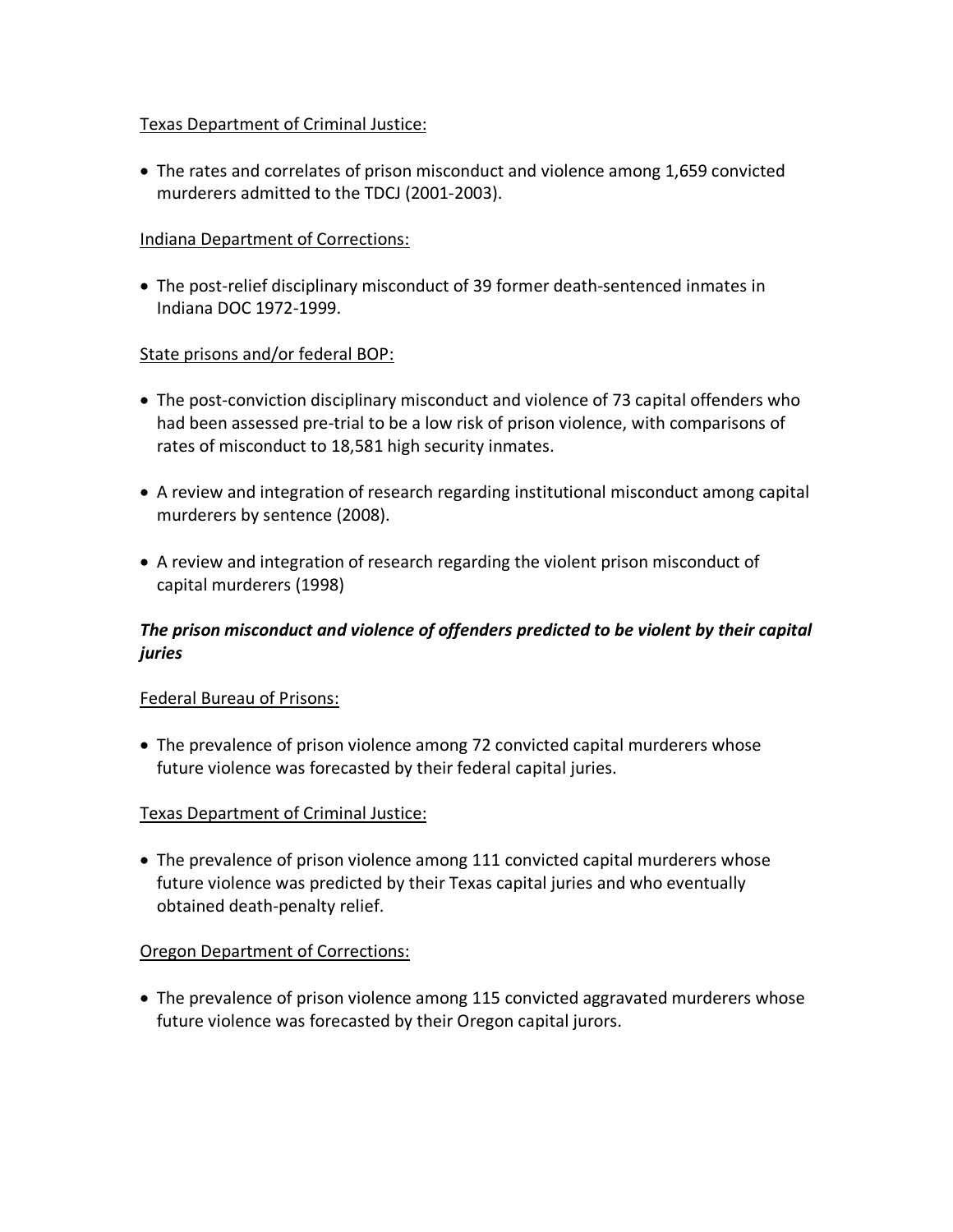### *The comparative security requirements of death-sentenced inmates*

#### Missouri Department of Corrections:

- The comparative prison misconduct of mainstreamed death-sentenced inmates in Missouri DOC and other high-security inmates (1991-2002).
- The comparative prison misconduct of mainstreamed death-sentenced inmates in Missouri DOC and other high-security inmates (1991-2015).

#### *The relationship of sentence length to prison violence*

#### Missouri Department of Corrections:

• The disciplinary histories of 960 inmates sentenced to life-without-parole were compared to 1,503 parole eligible inmates and 132 mainstreamed capital inmates (1991-2002).

#### Florida Department of Corrections:

- The comparative prison misconduct and violence of 1,897 inmates sentenced to lifewithout-parole and 7,147 inmates serving sentences of 10 to 30+ years in Florida DOC.
- Sentence length was a variable in studies in other jurisdictions examining correlates of prison violence.

#### *Youthfulness and prison violence*

#### Florida Department of Corrections:

- The comparative prison misconduct of 703 juvenile male inmates, 3,640 youthful adult inmates, and 33,114 adult inmates in Florida DOC (1998-2002).
- Age as a risk variable in disciplinary infractions was routinely examined in investigations of rates and correlates of inmate misconduct in other corrections departments.

#### *The relationship of community criminal history to prison violence*

#### Oregon Department of Corrections:

• The relationship between criminal history in the community and serious or assaultive